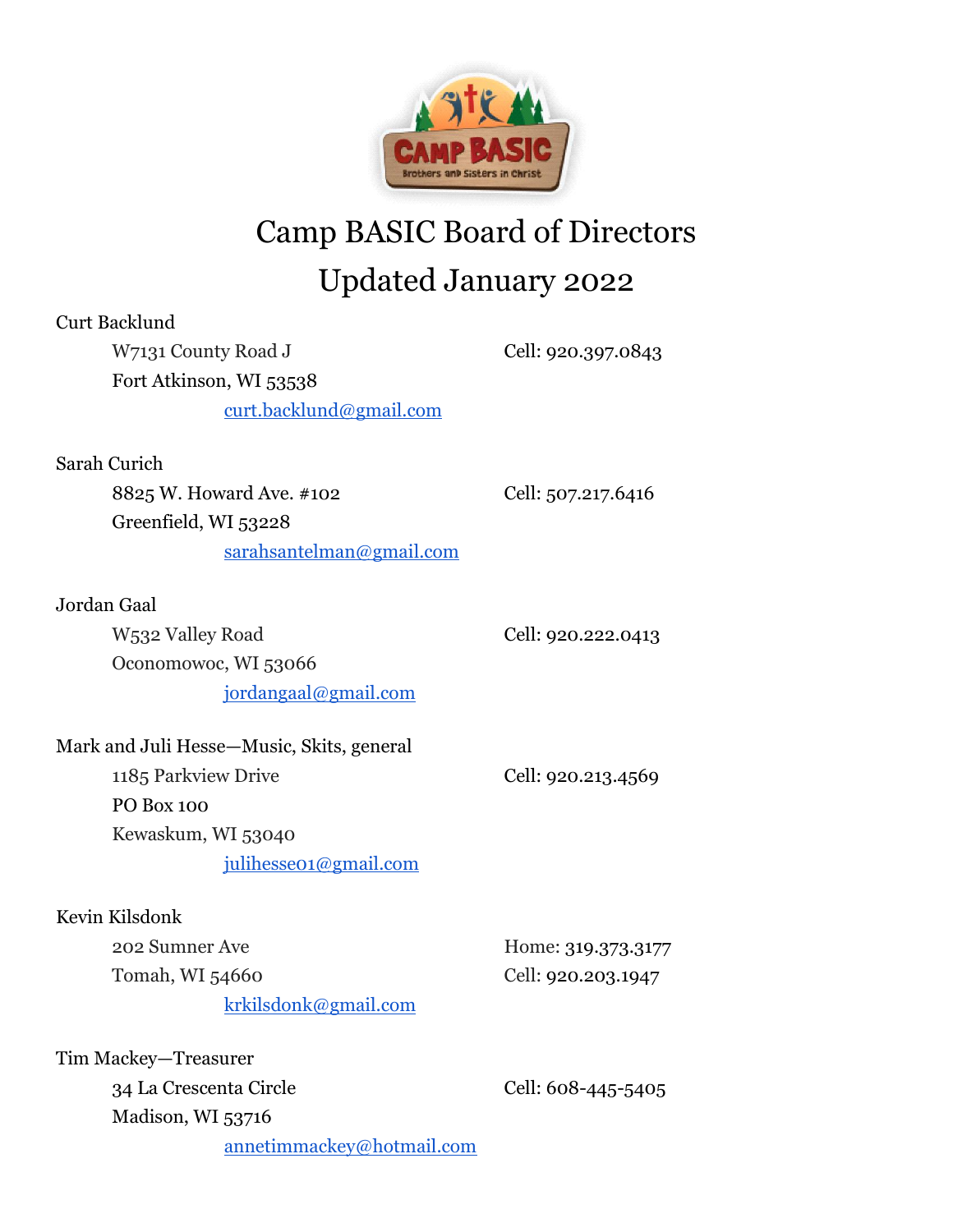Betty Pries

2151 N. Connies Court Cell: 920.285.1727 Appleton, WI 54914 bettyprieslbc@gmail.com

Rev. David Pries—Pastor, Week I 2151 N. Connies Court Cell: 920.285.1068 Appleton, WI 54914 davepries@gmail.net

Aaron Punke—Chairman of Board, Director, Week I 3060 E. Bridge St. Lot 30 Cell: 414.305.5026 Brighton, CO 80601 [aaron.punke@rmlhs.net](mailto:apunke@rmlhs.net)

Isabel Rich

N3952 350th St Cell: 715.309.3212 Menomonie, WI 54751 [isabel.rich13@gmail.com](mailto:isabel.rich13@gmail.com)

Andrea Schlei—Director, Week II 14311 Co Hwy 17 **Home:** 507.648.3335 Lamberton, MN 56152 Cell: 507.587.8368 amschlei@hotmail.com

Hannah Schneider—Crafts, Secretary, Director Week I 1610 Hewes St. Cell: 779.243.8428 Crete, IL 60417 schneiderhannah84@gmail.com

| Laura and Mike Soldner—Annual Form Mailings/Web Design |                          |
|--------------------------------------------------------|--------------------------|
| 660 N. Dries St.                                       | Mike Cell: 920.344.0362  |
| Saukville, WI 53080                                    | Laura Cell: 414.507.3106 |
| mike.soldner@gmail.com                                 |                          |
| lkfsoldner@gmail.com                                   |                          |